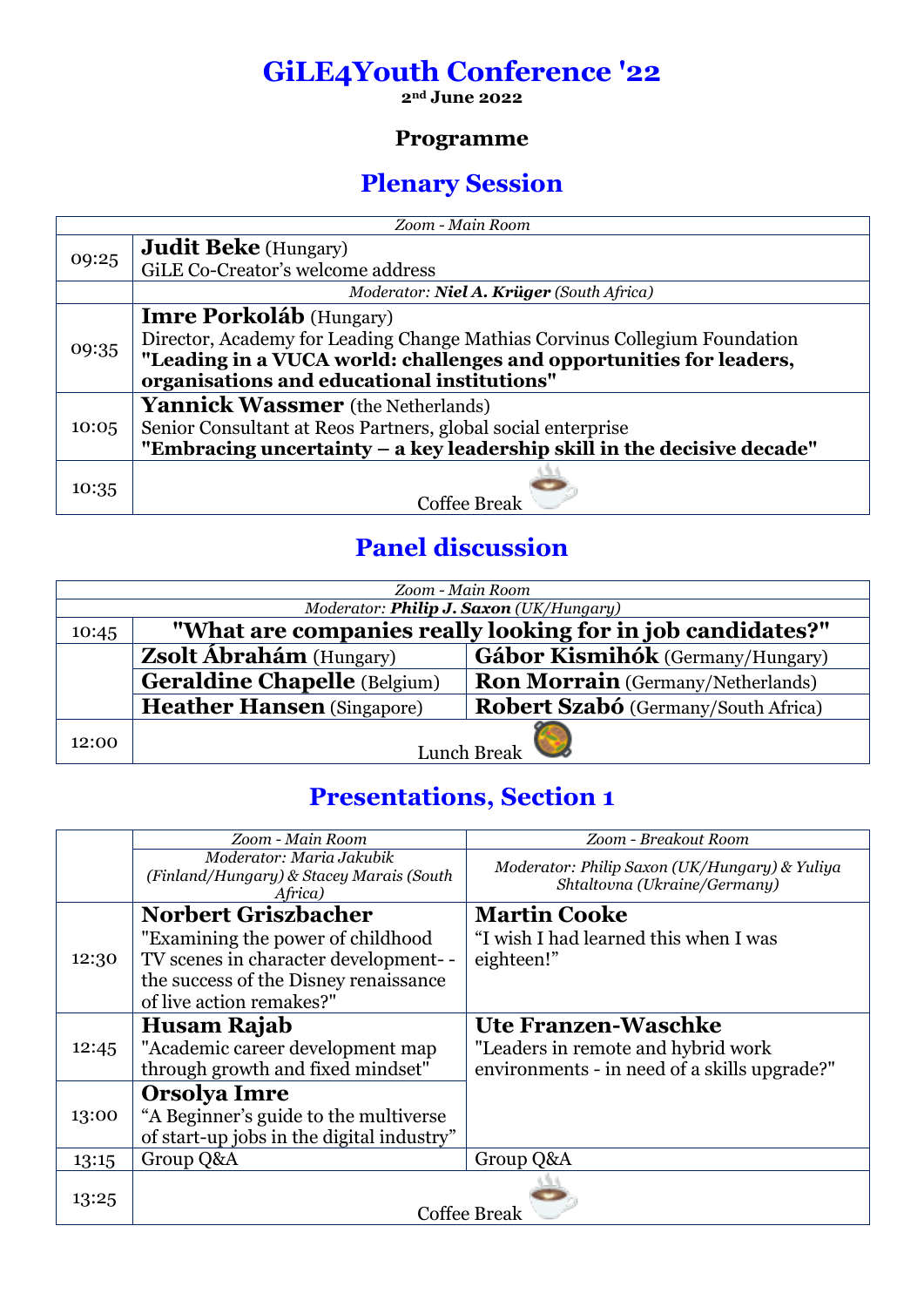## **Presentations, Section 2**

|       | Zoom - Main Room                                                  | Zoom - Breakout Room                                                                                                                                                                  |
|-------|-------------------------------------------------------------------|---------------------------------------------------------------------------------------------------------------------------------------------------------------------------------------|
|       | Pu Yu                                                             | <b>Mauro Giacomazzi</b>                                                                                                                                                               |
| 13:35 | "Does parenting style matter to<br>children's grit for learning?" | "Improving teachers' instructional design to<br>nurture critical thinking: Findings from a<br>professional development action research<br>implemented with secondary school teachers" |
|       | Sandra Mittica                                                    | <b>Jonathan van Melle</b>                                                                                                                                                             |
| 13:50 | "Work around your life, don't live                                | "Handling conflict situations: A look and feel                                                                                                                                        |
|       | around your work"                                                 | across cultures"                                                                                                                                                                      |
|       | <b>Jeny Jose</b>                                                  | Zara Alexa Schweimler                                                                                                                                                                 |
|       | "The right kind of foreigner"                                     | "Leadership Job Requirements in                                                                                                                                                       |
| 14:05 |                                                                   | Multicultural Virtual Teams: Which behavior                                                                                                                                           |
|       |                                                                   | and skills do leaders need to manage                                                                                                                                                  |
|       |                                                                   | multicultural virtual teams successfully?"                                                                                                                                            |
| 14:20 | Group Q&A                                                         | Group Q&A                                                                                                                                                                             |
|       |                                                                   |                                                                                                                                                                                       |
| 14:30 |                                                                   | <b>Coffee Break</b>                                                                                                                                                                   |

## **Presentations, Section 3**

|       | Zoom - Main Room                                                                                                                       | Zoom - Breakout Room                                                                                                                                                                                          |
|-------|----------------------------------------------------------------------------------------------------------------------------------------|---------------------------------------------------------------------------------------------------------------------------------------------------------------------------------------------------------------|
| 14:40 | <b>Shivaan Munnisunker</b><br>"Ethical Considerations of Artificial<br>Intelligence"                                                   | <b>Yuliya Shtaltovna</b><br>"Skills-based Approach and New Social<br>Contracts in Higher Education as an<br>Opportunity for Democratization in the Era of<br><b>Uprising Metamodernity"</b>                   |
| 14:55 | <b>Maria Jakubik</b><br>"Your Career Is in Your Hands"                                                                                 | <b>Alexandra Zografou &amp;</b><br><b>Laura McDermott</b><br>"Mentorship in Higher Education: Leveraging<br>Human-Centered Design to Implement High-<br><b>Impact Programs"</b>                               |
| 15:10 | <b>Jessica Yarbro &amp;</b><br><b>Elizabeth Moore</b><br>"Why is it so hard? A framework to<br>support the development of soft skills" | <b>Moritz Pollmeier</b><br>"Training Virtual Team Management Skills in<br>Education for Employability: How do students<br>in virtual teams develop working skills that<br>prepare them for their future life" |
| 15:25 | Group Q&A                                                                                                                              | Group Q&A                                                                                                                                                                                                     |
| 15:30 |                                                                                                                                        | Tea Break                                                                                                                                                                                                     |